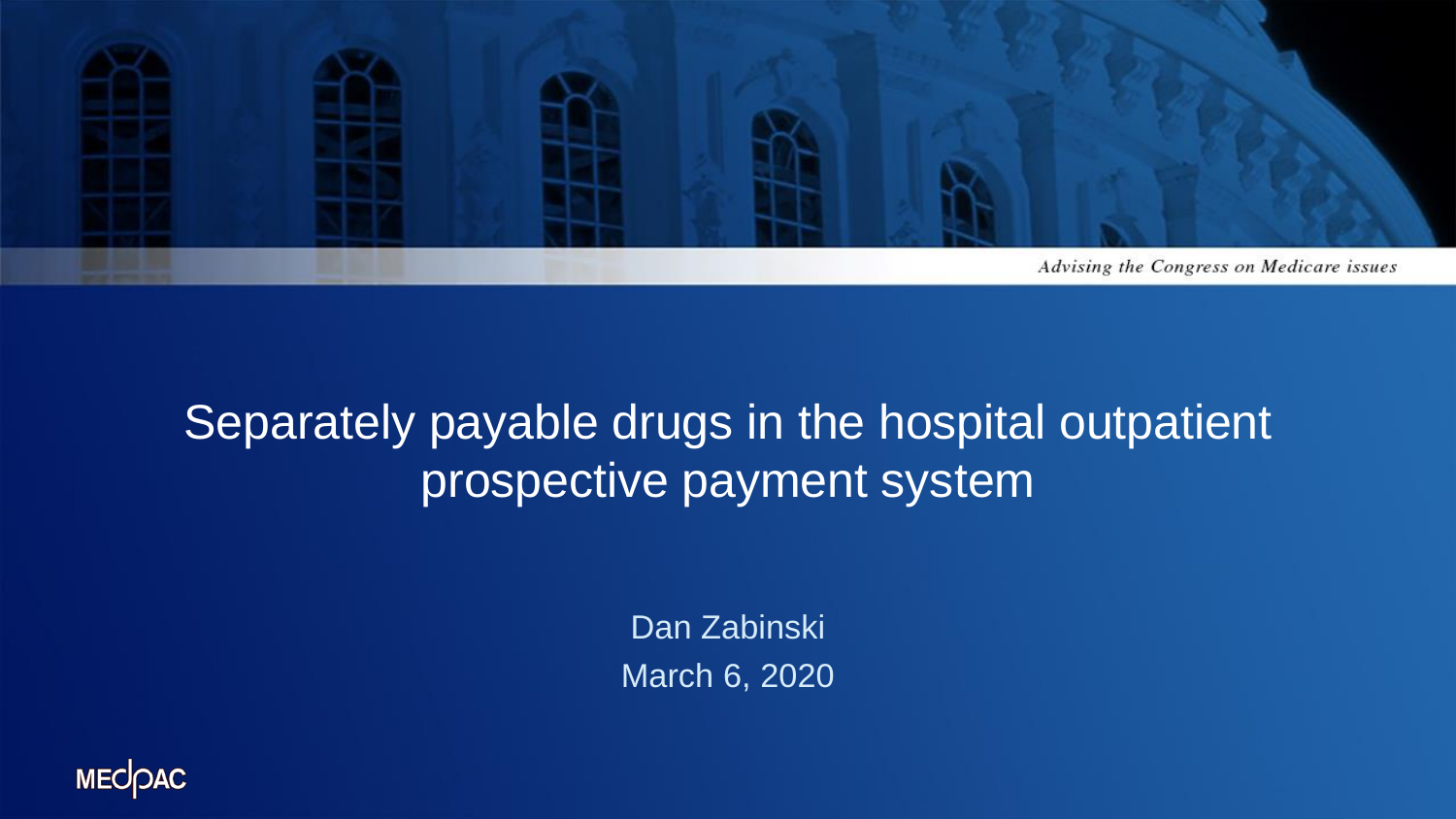# Overview of presentation

- Unit of payment in the outpatient prospective payment system (OPPS)
- **How drugs are paid in the OPPS**
- **Programs for separately payable drugs, including problems**
- **. Improving the OPPS system for separately payable drugs**
- **EXTERN Alternatives to current system for separately payable drugs**

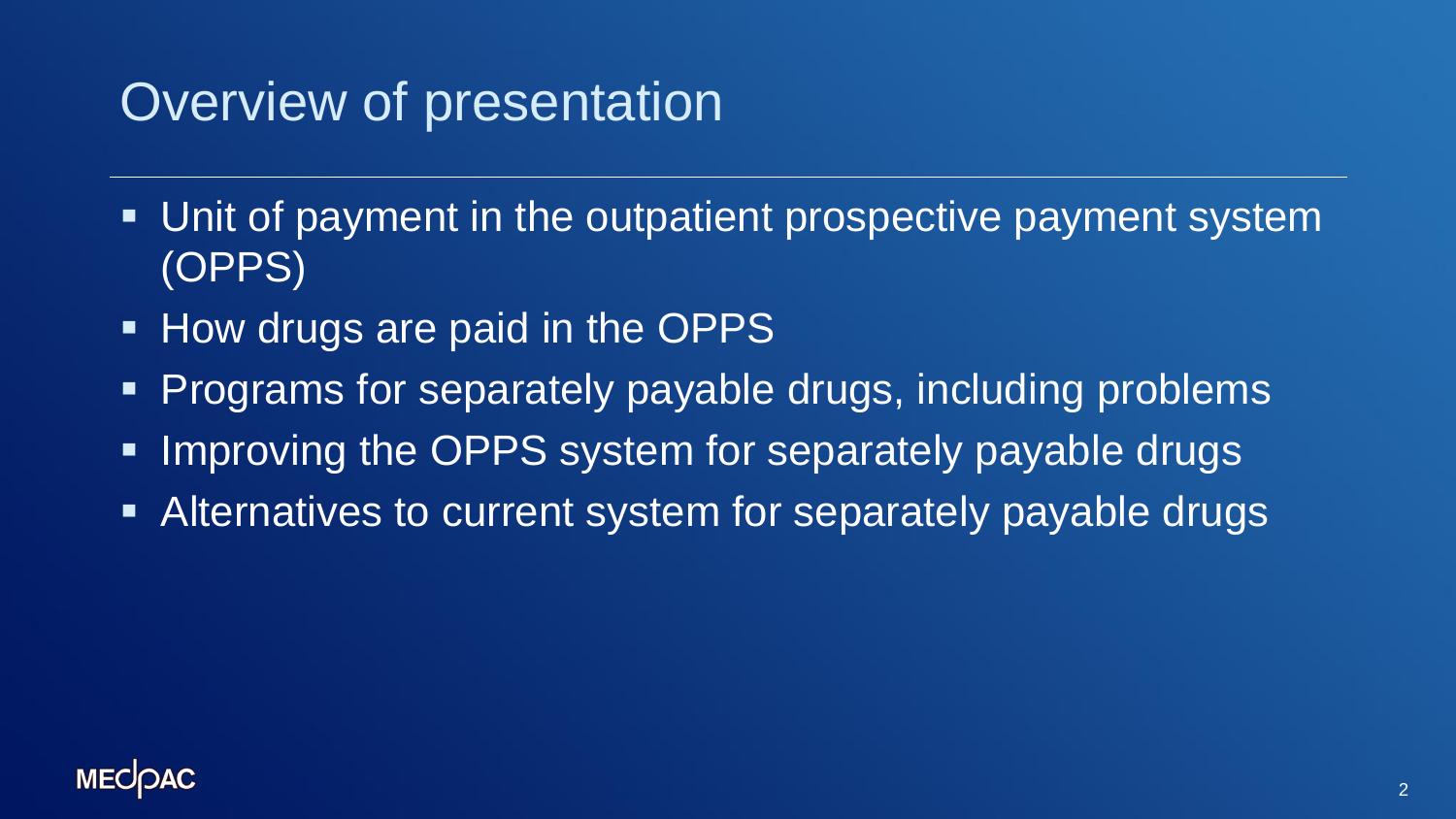# Overview of payment bundles in the OPPS

- Most payments are for primary services (reason for a visit)
- Payment bundle: Cost of ancillary items packaged with primary service
	- **Example: Clinic visit (primary service), chest x-ray (packaged** ancillary with clinic visit)
- **Important: Cost of packaged items reflected in payment rate** of related primary service
- Compared with fee schedule (separate payments for everything), payment bundles encourage efficiency

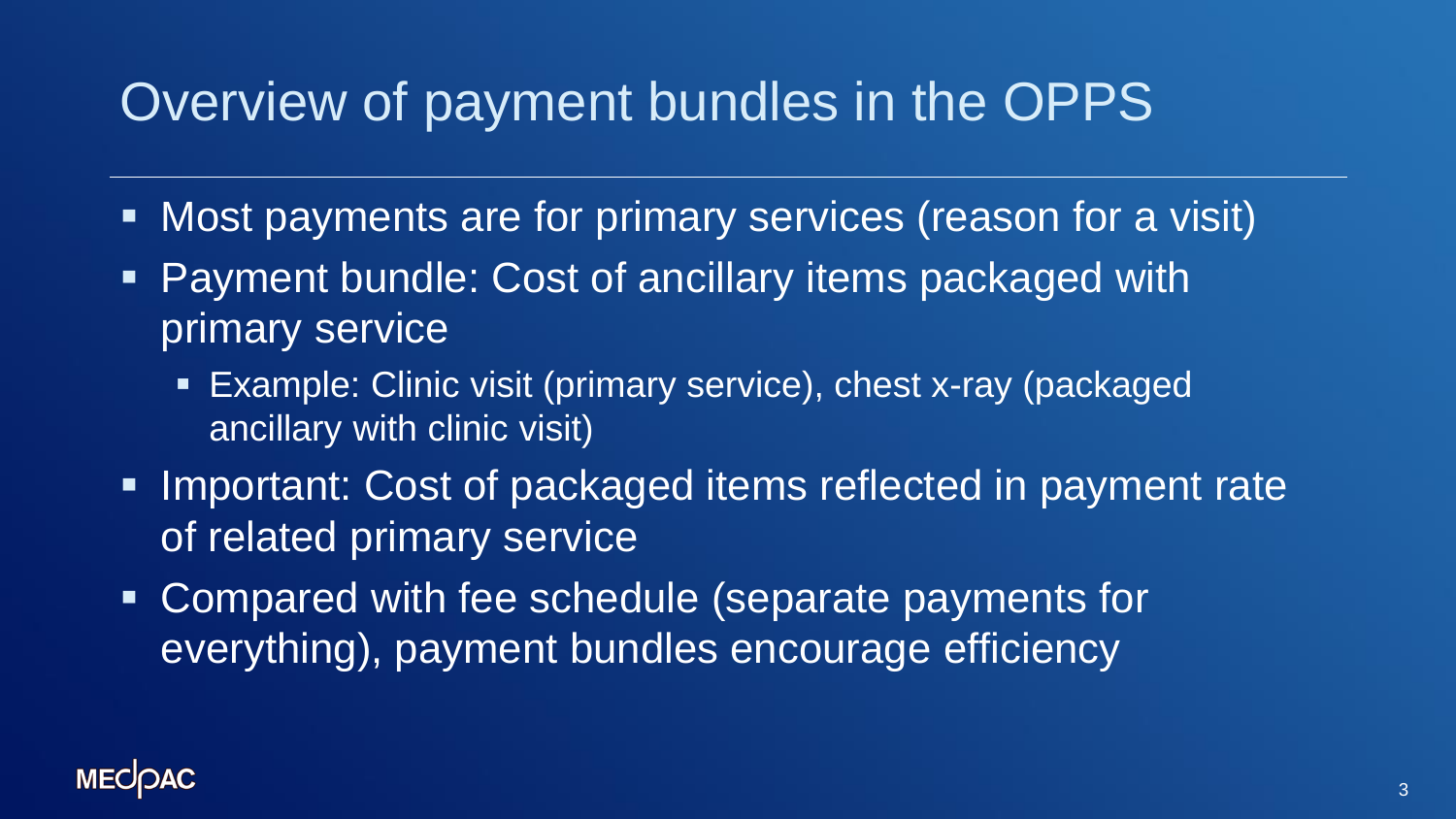# Packaging drugs encourages hospital efficiency

- **Effective packaging of drugs: Balance between incentives for** efficiency with limiting providers' exposure to financial loss
- Packaging drugs that are expensive and/or rarely used with related primary service may cause problems:
	- **Providers may be reluctant to use those drugs; exposure to large** financial losses (financial risk)

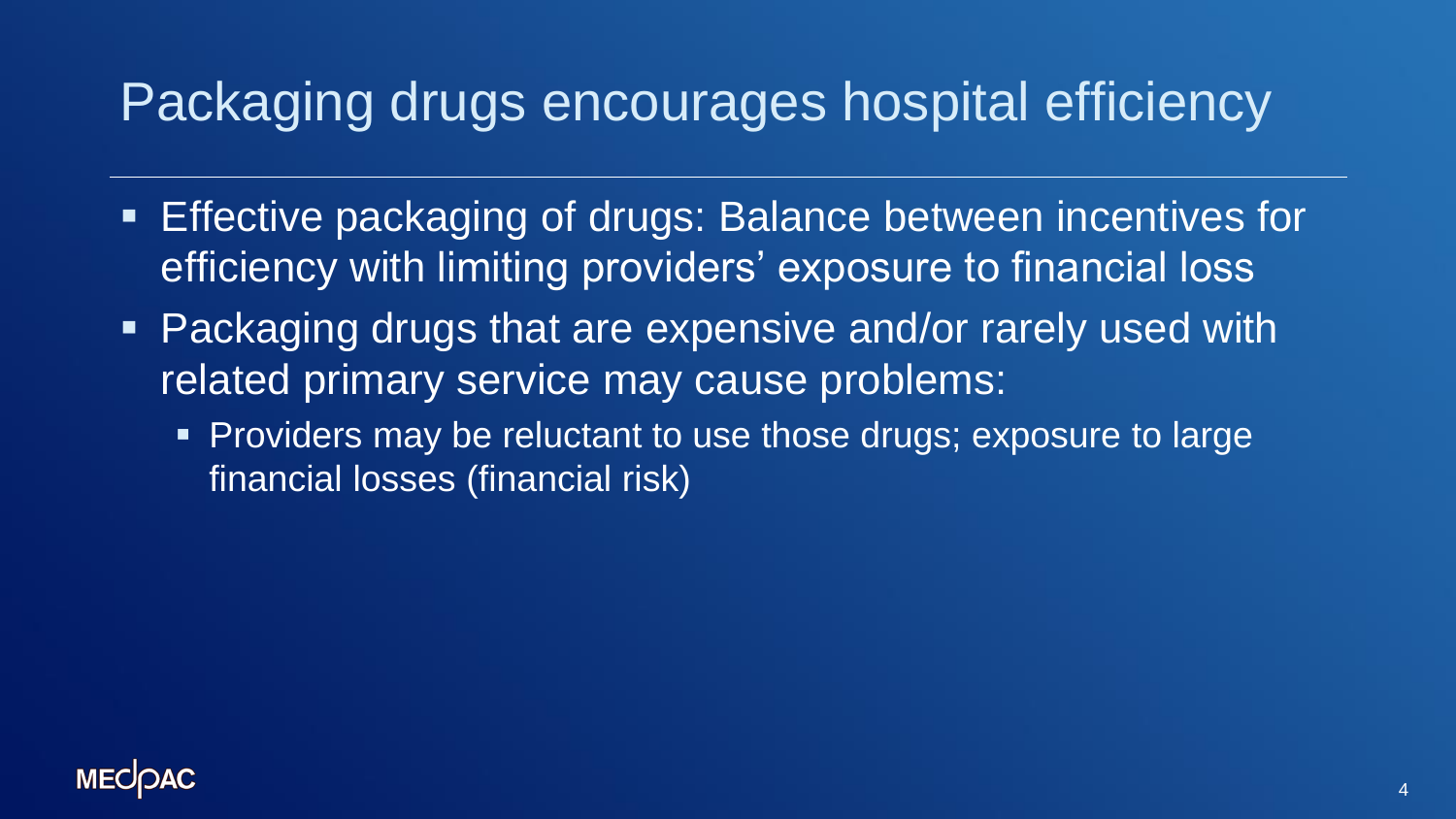# Separately payable drugs in OPPS

- By volume, most drugs are packaged (low cost)
- **EXT Minority of drugs separately payable; usually expensive, but** some are not
- **Spending on separately payable drugs rose from \$5.1 billion** in 2011 to \$12.9 billion in 2018
- **Two programs for separately payable drugs** 
	- **E** Pass-through drugs
	- **Example 3** Separately payable nonpass-through (SPNPT) drugs

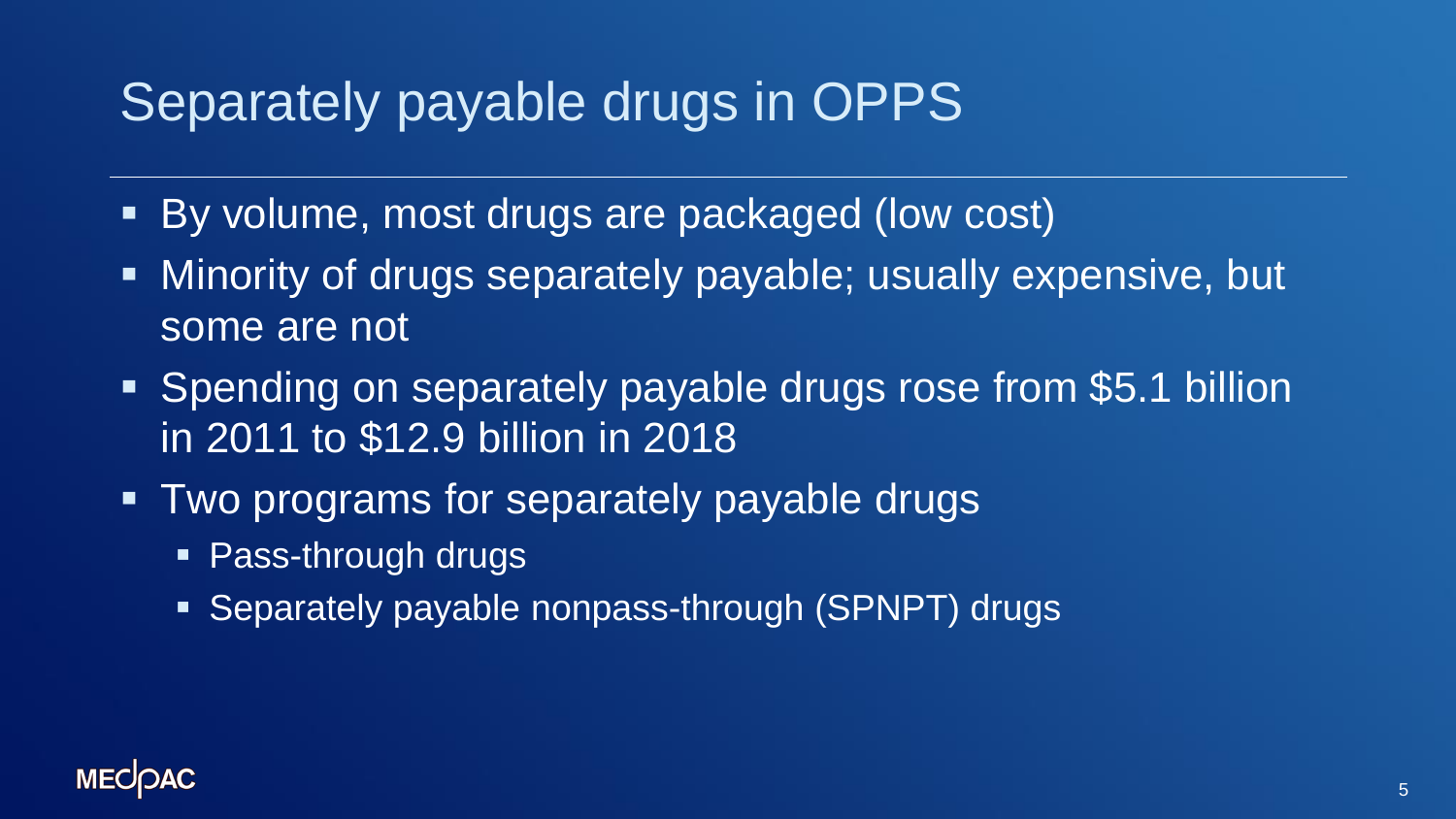# Background on programs for pass-through and SPNPT drugs

#### **• Pass-through drugs:**

- **Payments began in August 2000**
- New drugs, concern that cost and use data not available to include in payment rates for related service
- **EXTERNIFING** Mitigates providers' financial risk, some stakeholders argue it maintains incentive for innovation

#### **E** SPNPT drugs

- Payments began in 2004
- **Provides separate payment for relatively costly drugs**
- **EXECUTE:** Mitigates providers' financial risk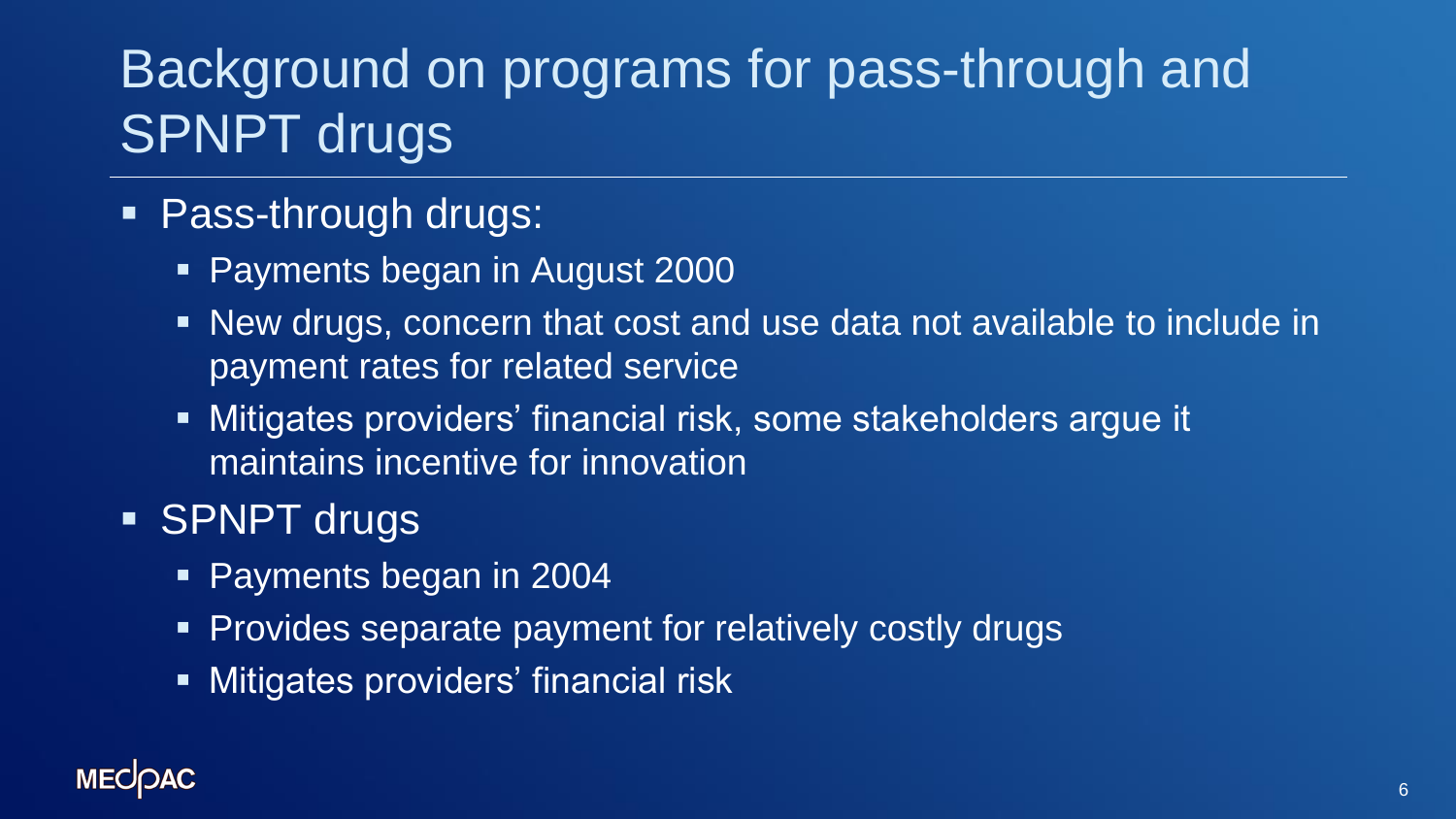# Criteria in programs for separately payable drugs

#### Pass-through drugs

- New to market
- Cost must exceed three thresholds related to service payment rate
- Have this status 2 to 3 years

#### • Not pass-through (established drugs)

SPNPT drugs

- Cost/day threshold (greater than \$130 in 2020)
- No specified time limit

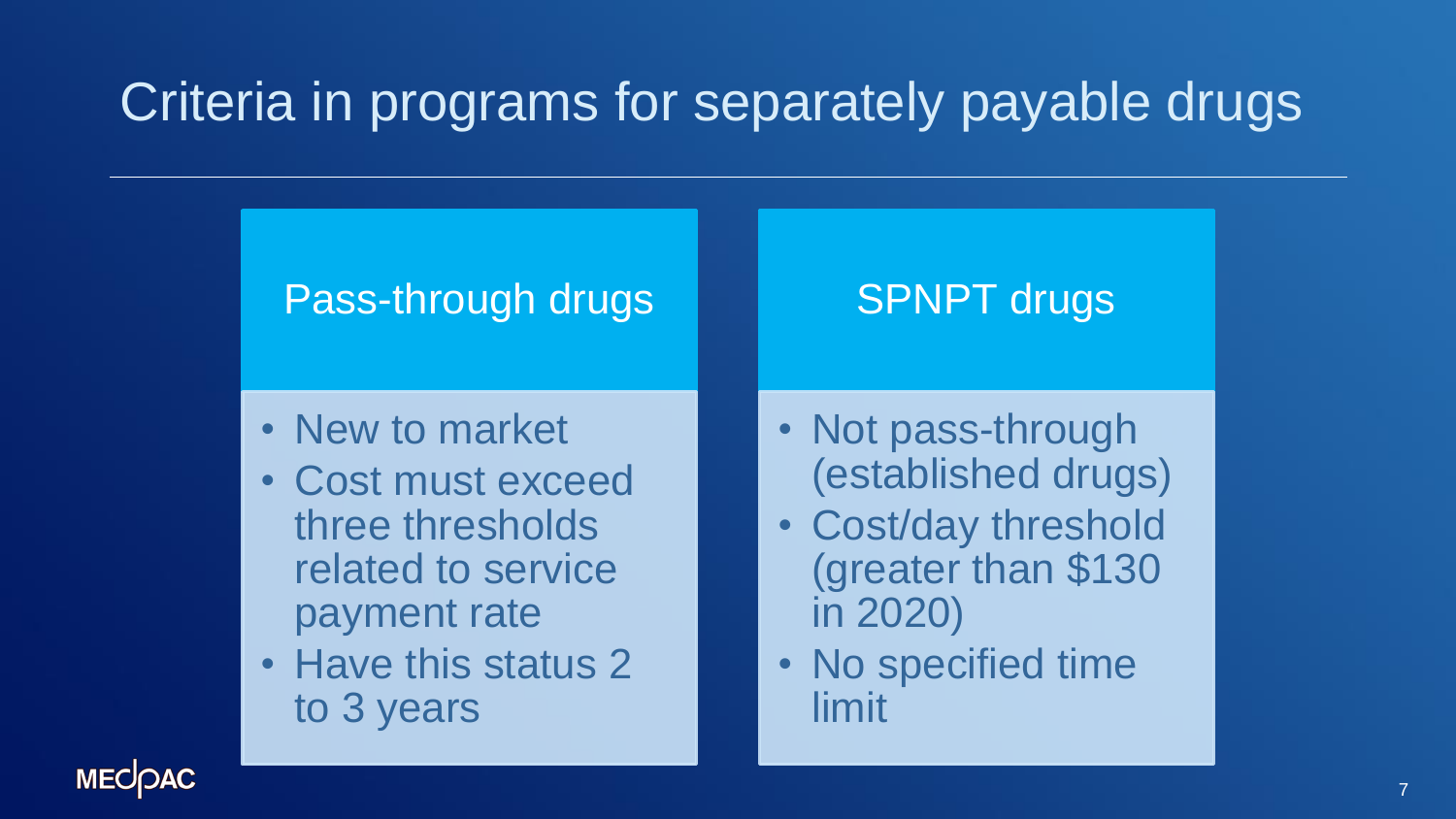# Identifying drugs that should be separately payable

- **Goal: Balance benefit of financial pressure on providers** (efficiency) with avoiding excessive provider risk and creating incentives for clinical improvements
- Analyzed the criteria for separately payable status in other payment systems: Pass-through devices (OPPS), NTAP (IPPS), APG system (3M HIS)
- Factors used to determine separate payment in these systems: Cost per day, cost relative to related service, item is new to the market, item shows clinical superiority

Note: OPPS (outpatient prospective payment system), IPPS (inpatient prospective payment system), NTAP (new technology add-on payment), APG (ambulatory patient group), HIS (health information systems).

**MECOAC**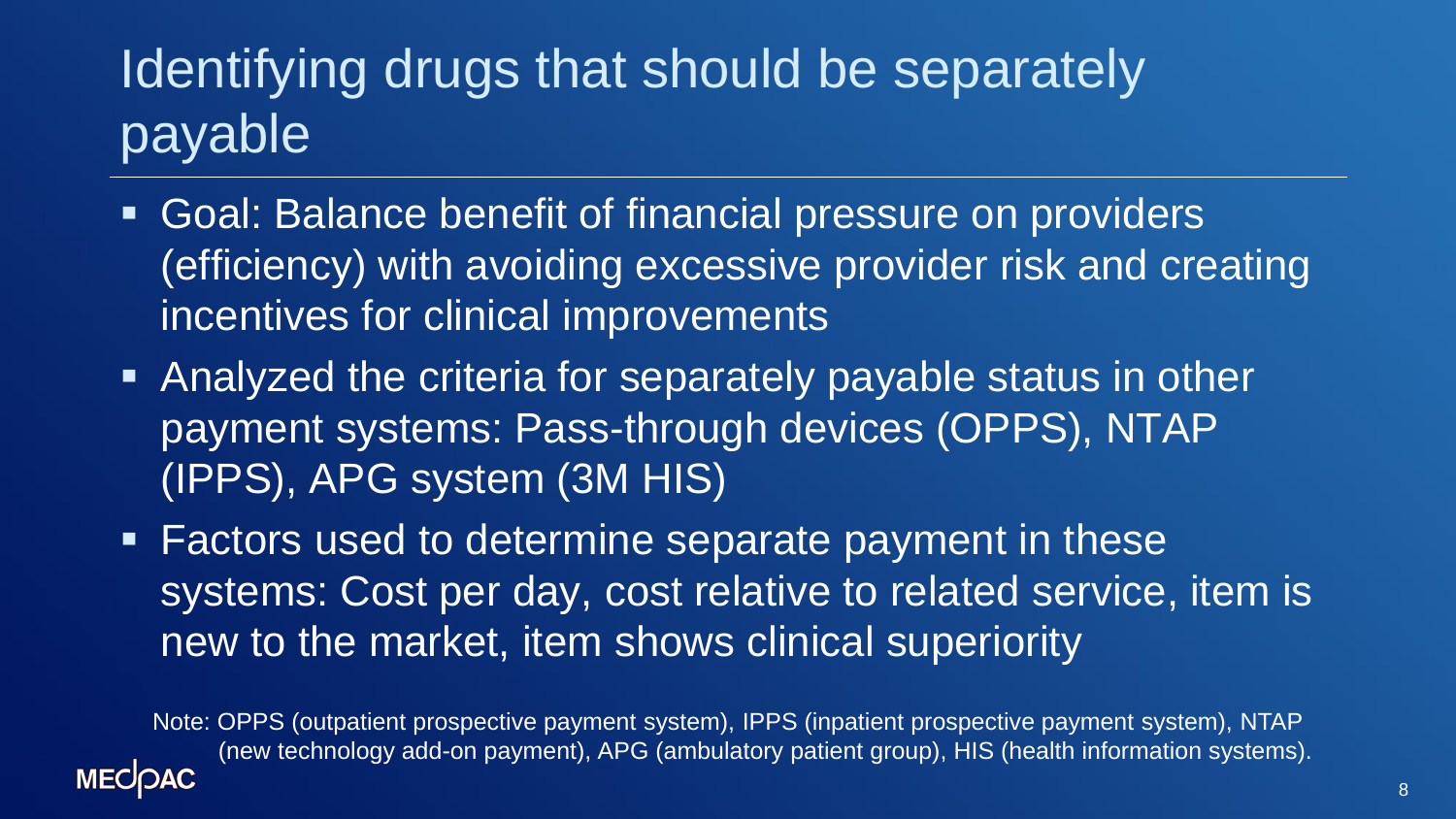# Issues with criteria for separately payable drugs in **OPPS**



**EXET IN A Reither program requires drugs to show clinical improvement** 

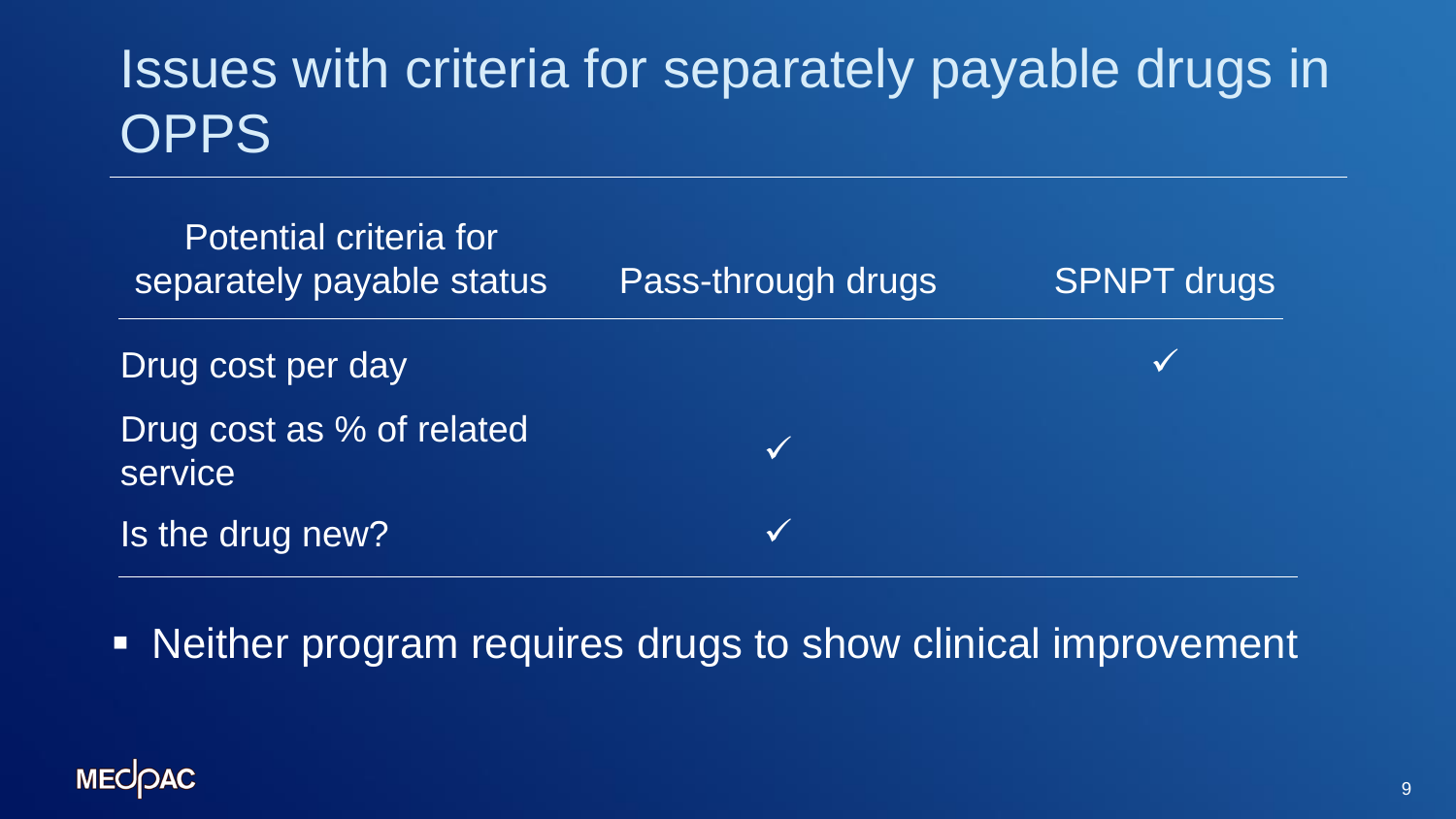# Possible decision criteria for identifying separately payable drugs

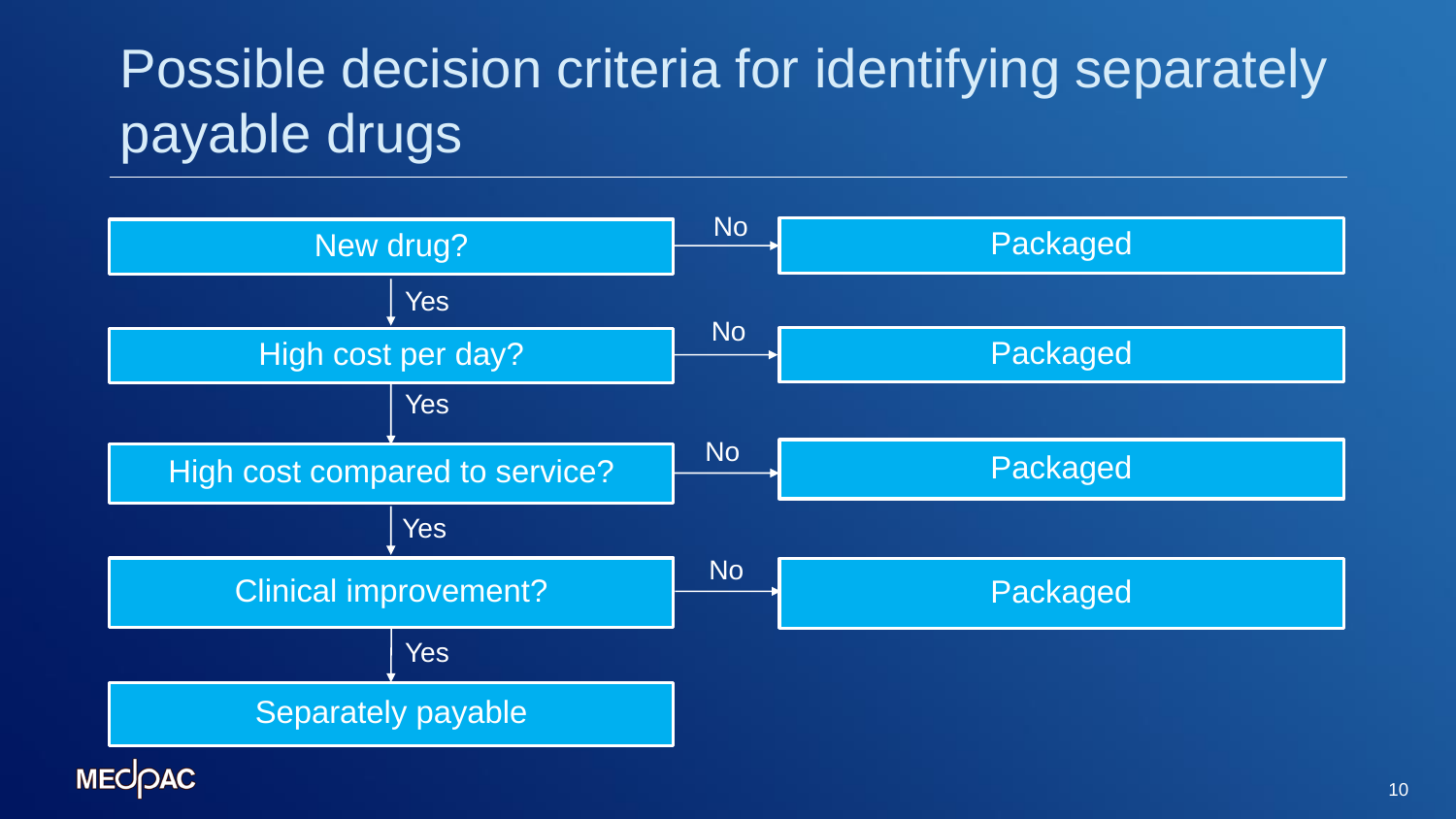# Policy option: Exclude drugs that are the reason for a visit (nonancillary)

- **Drugs that are the reason for the visit:** 
	- Nonancillary
	- Very high cost
	- Dominate cost of visit
	- **Usually infused**
- **These drugs would be separately payable** 
	- Consolidated billing
	- Reference pricing

■ All other drugs: Create new system identifying which should be packaged, which should be paid separately<br>MECOAC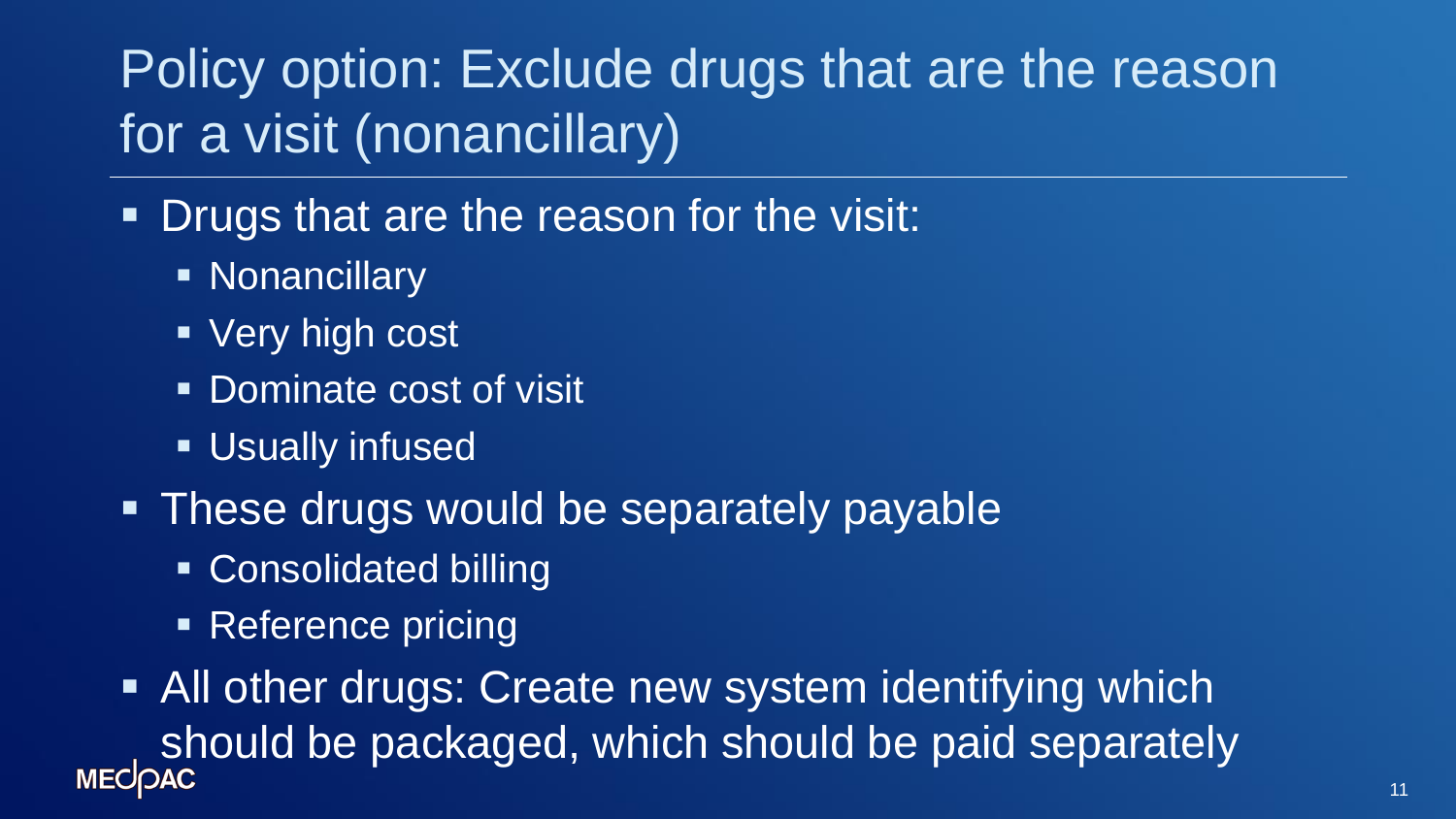# Policy option criterion: Drug is new to the market

- Can help maintain incentives for drug innovation
- What about drugs already on the market?
	- Keep current status (grandfather)
	- Package them; or keep current status for a limited time, then package
	- Drop "new" requirement and subject established drugs to the other criteria, including clinical improvement
	- How to apply clinical improvement requirement to established drugs?

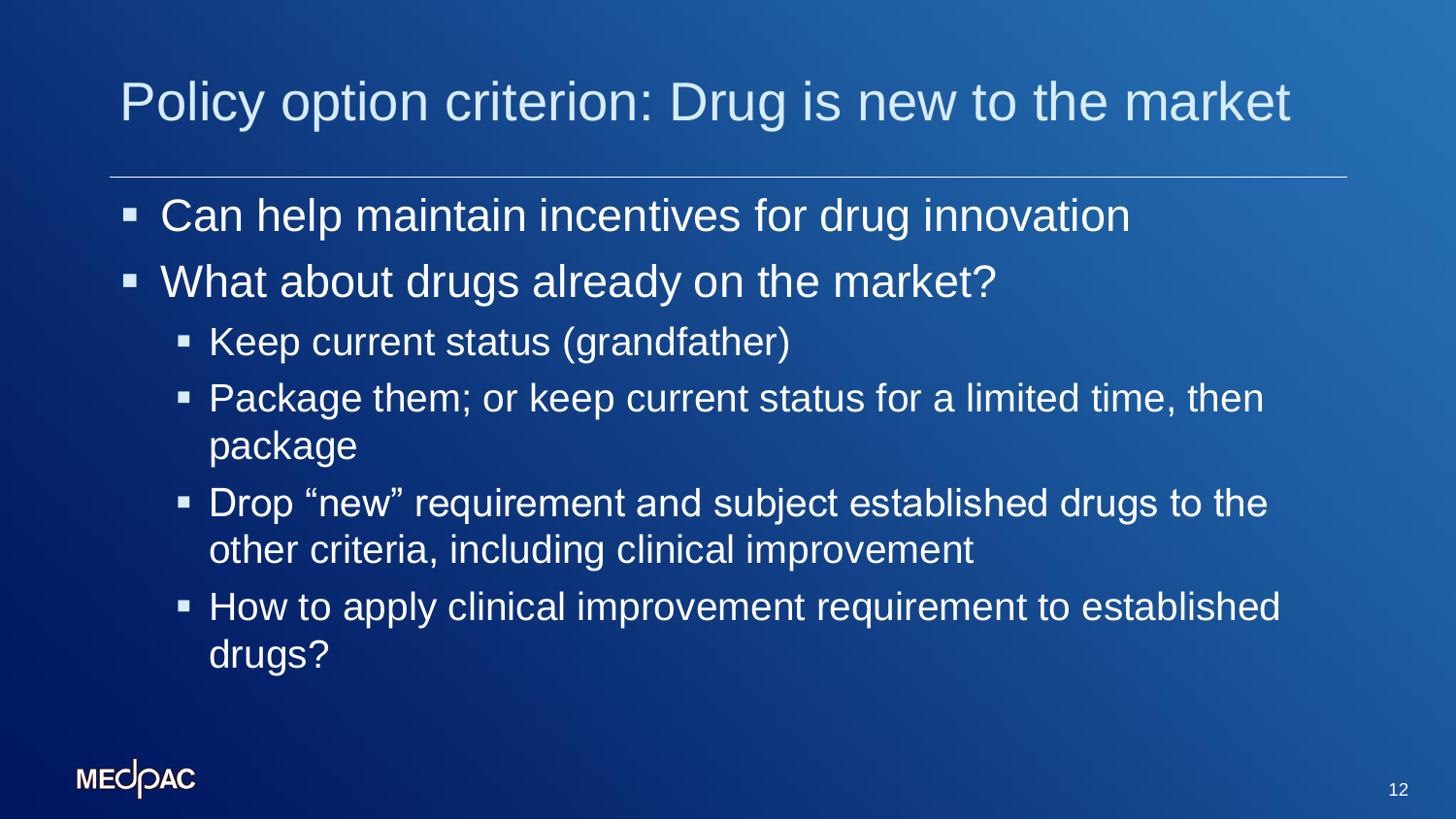## Policy option criterion: High cost per day

- Require drugs to have a cost per day that exceeds a specified dollar amount to be separately payable
- **EXPILED 15 In 2015 SPNPT drugs are required to cost more than \$130 per** day; not based on empirical evidence

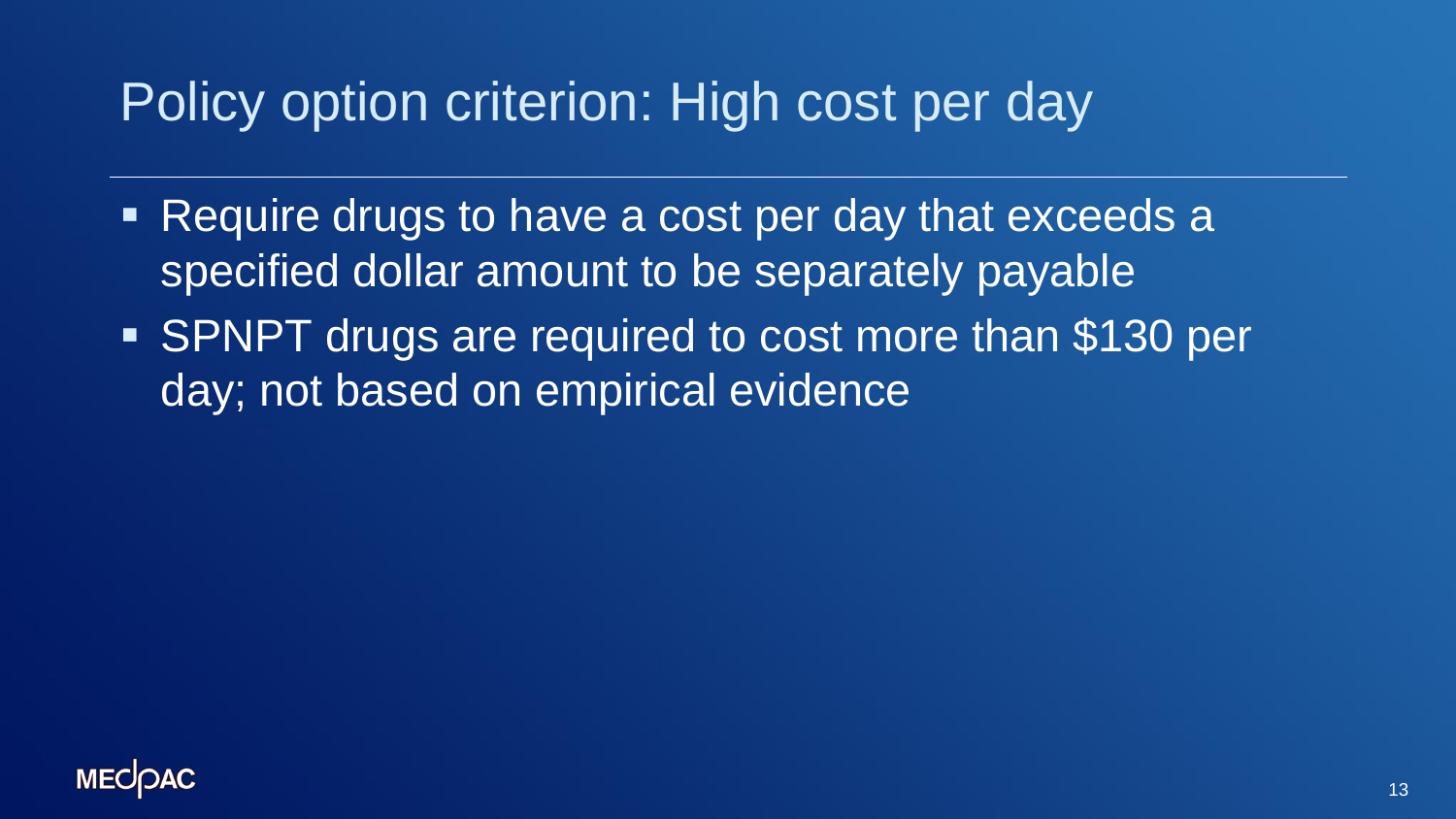# Policy option criterion: Drug cost is high relative to the payment rate of the related service

- Use of these drugs may expose providers to financial loss
- Currently a requirement for pass-through drugs; passthrough drugs have 3 variations on this measure
- Possible measure
	- $\bullet$  (cost of drug) (pct of time used with related service)\*(cost of drug) exceeds a percentage of the payment rate of the related service
	- What should the percentage be?

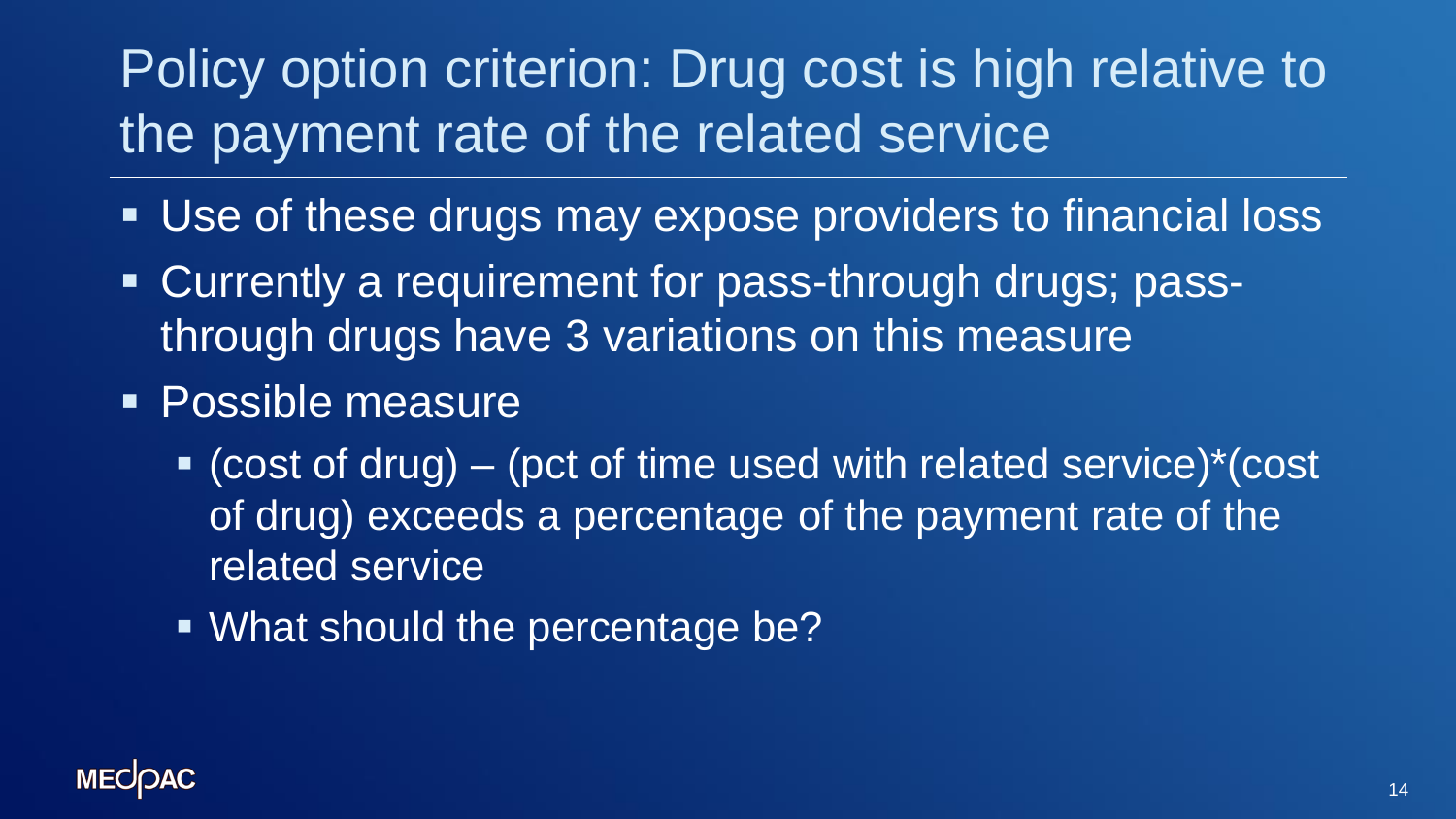# Policy option criterion: Drug shows clinical improvement

- Compare clinical performance of drug to drugs with similar therapeutic uses
- **IPPS New Technology Add-on Payment and OPPS pass**through payments for devices have clinical improvement requirements
- **EXA** For our purposes, NTAP requirement for clinical improvement is a viable option

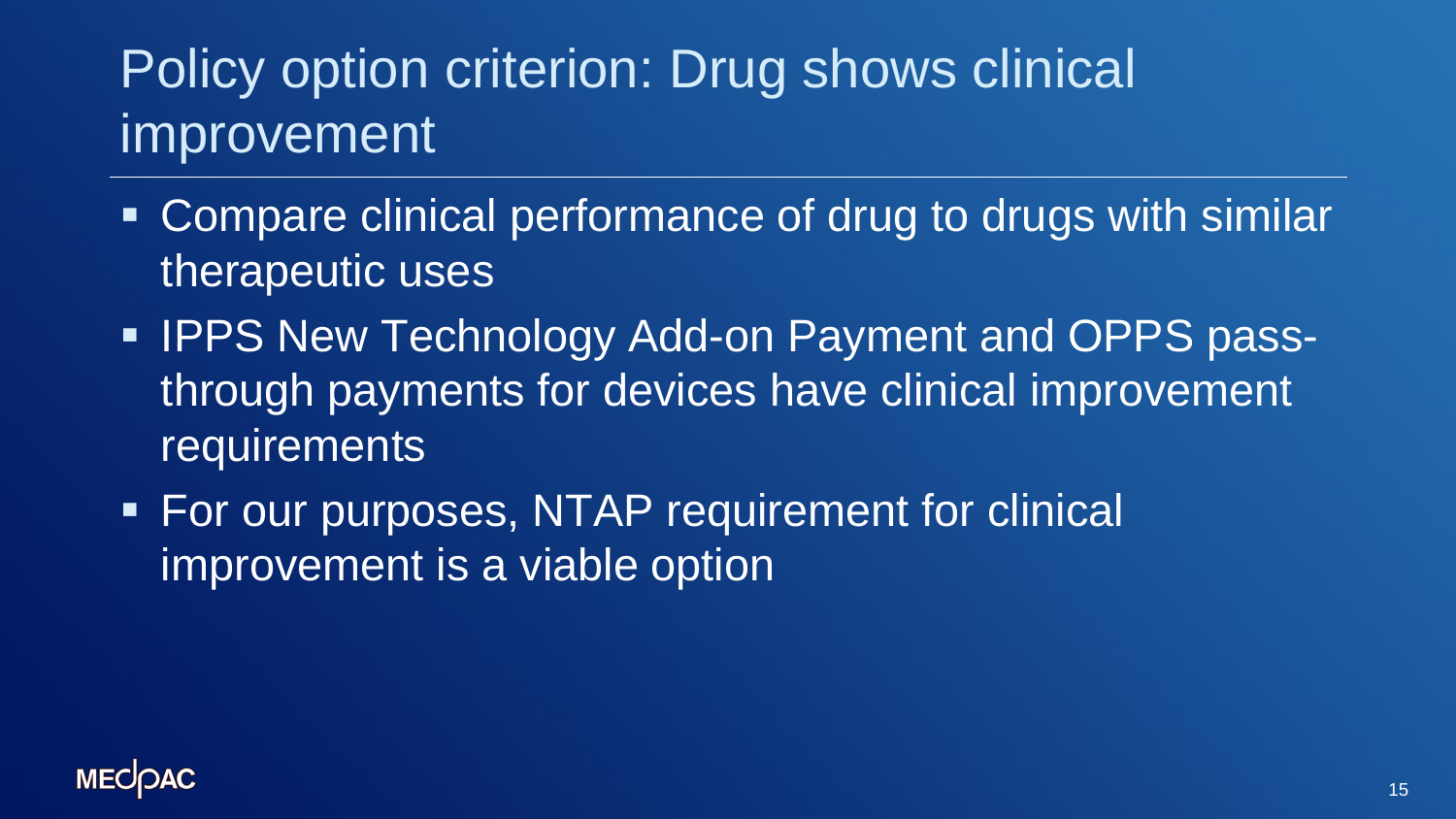

- Should there be a strict time limit on how long a drug can be separately payable?
- Should drugs be re-evaluated periodically?

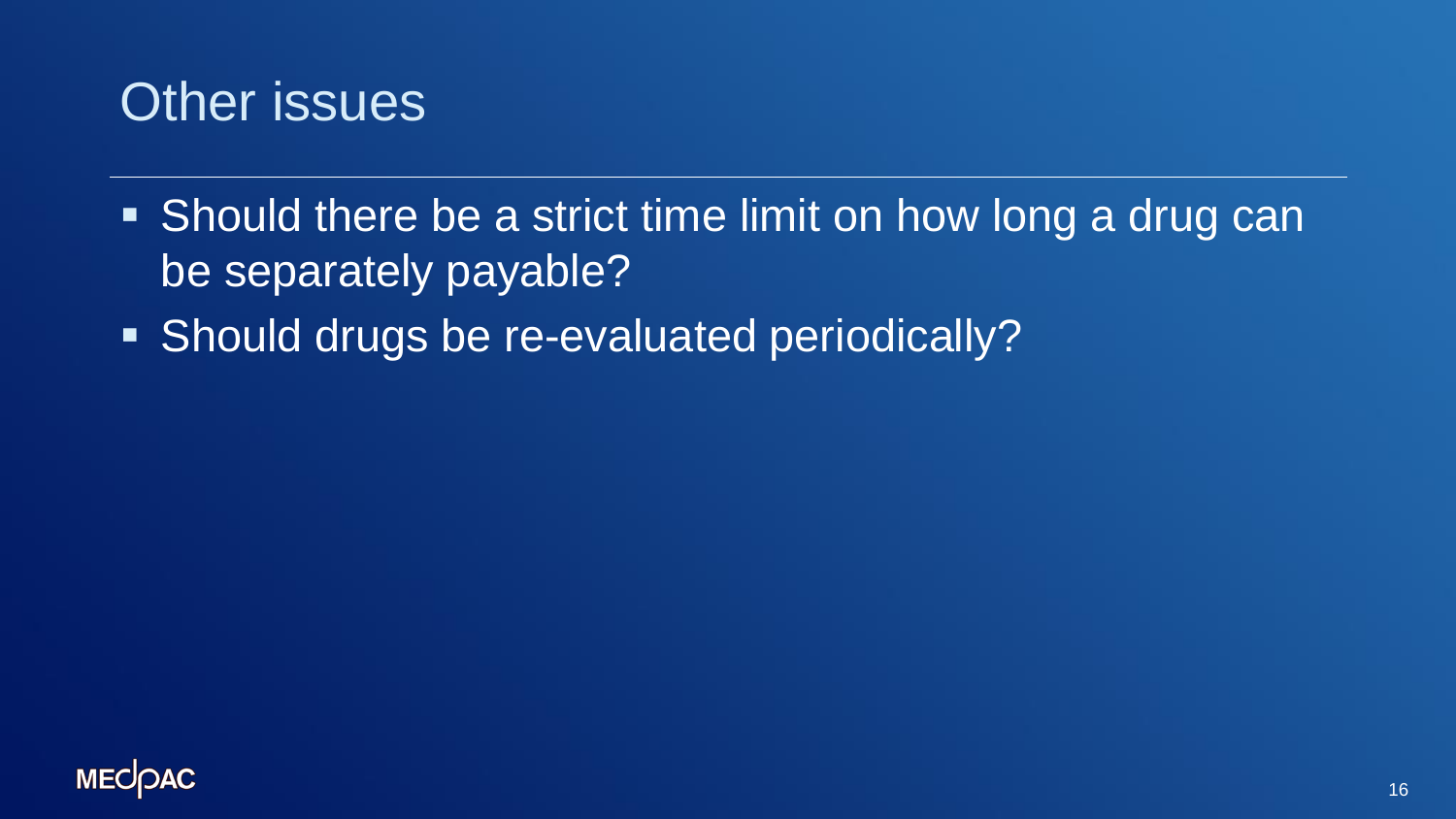#### Reasons for this analysis

- Spending on separately payable drugs is rising rapidly
- Packaging and payment bundles are powerful tools for encouraging efficient use of resources
- Criteria in OPPS programs for separately payable drugs allow separate payments for drugs that could reasonably be packaged